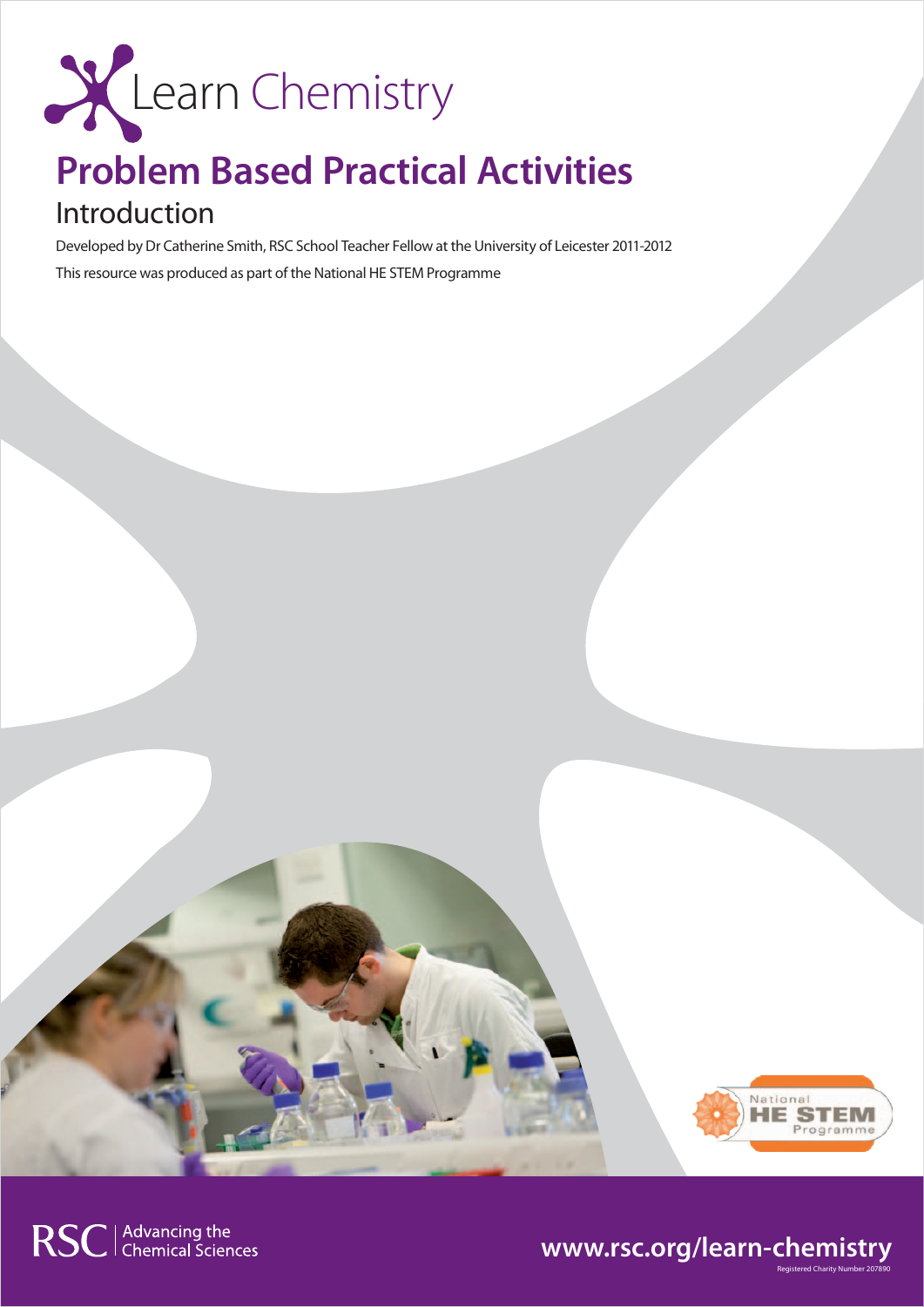# **Problem Based Practical Activities**

A collection of 10 practical activities for students aged 16-18 yrs designed to develop both the students' practical skills and their independent study skills in preparation for Higher Education.

> **Devised and written by Catherine Smith**

**RSC School Teacher Fellow 2011-2012**





**Funded by the**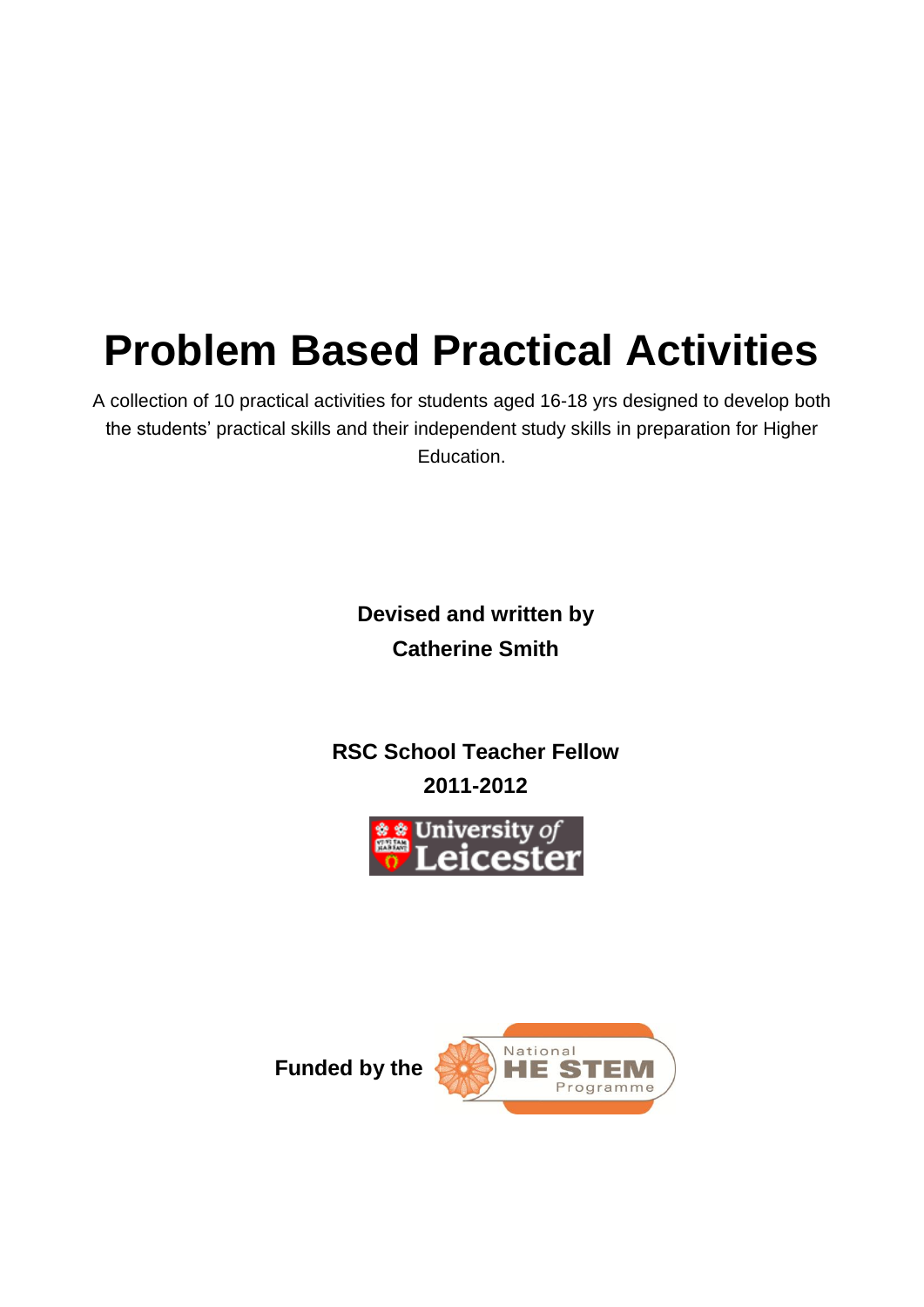## **Contents**

**Foreword**

**Introduction**

**Health and safety guidance**

**Acknowledgements**

**List of problems**

## **The problem based practical activities**

Problem 1: Carbonate rocks!

Problem 2: A little gas

Problem 3: Cleaning solutions

Problem 4: Alcohol detective

Problem 5: Coursework conundrum

Problem 6: Acid erosion

Problem 7: Iodination inquiry

Problem 8: Compound confusion

Problem 9: Cool drinking

Problem 10: Patient prognosis

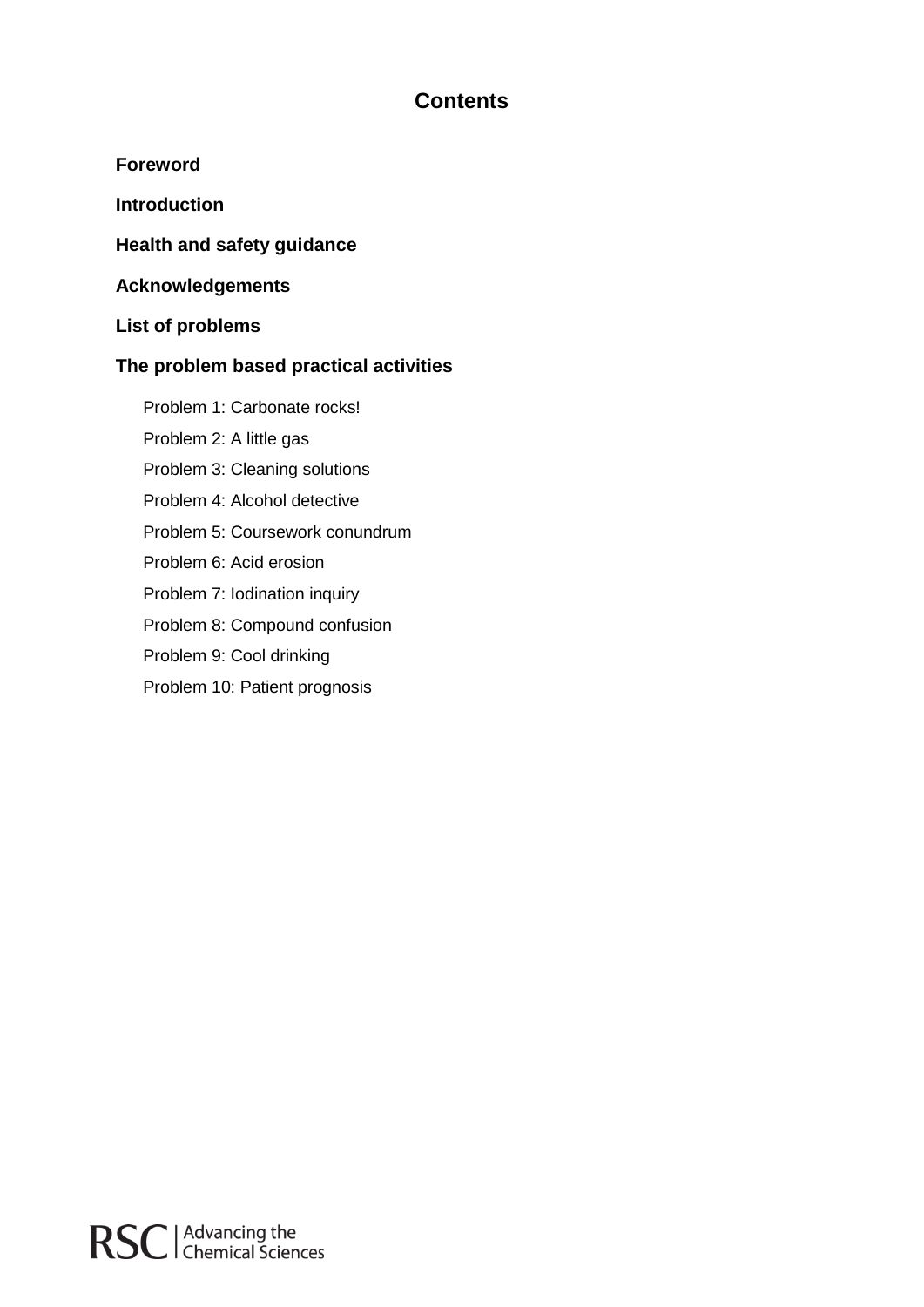## **Foreword**

The collection of problems presented here was created during my year as an RSC School Teacher Fellow funded through the HE STEM programme. During the 2011-2012 academic year, I was seconded from my post as an Advanced Skills Teacher at John Cleveland College in Hinckley, Leicestershire into the Department of Chemistry at the University of Leicester.

One of my aims for the year was to look at the practical aspect of the school to university transition. The key issue that emerged was that although the students entered the undergraduate teaching laboratories with a high level of perceived confidence in the practical skills expected of them by university teaching staff, their performance did not reflect this confidence. The students appeared to struggle to apply the tools and skills learnt in school outside the narrow environment in which they were taught. A review of the current A-level specifications and student questioning, revealed that the majority of practical work undertaken at A-level is of the expository<sup>1</sup> "recipe-style." As a result, the students' understanding of the practical techniques is only surface deep.

The problems presented here are designed to develop the students' understanding of the standard practical techniques they would be expected to be able to perform on entering an undergraduate teaching laboratory. They follow a problem based approach<sup>1</sup> to laboratory instruction, in which the students must work in groups to apply their understanding of a concept to devise a solution to a practical problem set in a real life context. In order to guide the students thinking and ensure that they have all the subject knowledge required to solve the problem, each problem is accompanied by a set of Pre-lab questions which the students must complete prior to the practical session. These include an element of research beyond the standard A-level specification, included to encourage the students to read beyond the set-text and develop their research skills. It is expected that the students will have been instructed in any practical techniques required in a separate session, prior to tackling the problem. Finally each problem asks for a written report in some format. Assessment of university laboratory work is commonly based upon the completion of a written report, yet scientific writing is something that is rarely touched on at school level. Inclusion of the requirement to complete a formal report, with formative feedback given by the teacher, will both increase the students' confidence in scientific report writing and will ensure the students pull the data collected together to reach a final conclusion and solve the problem.

The problems are designed to be incorporated into a Scheme of Work for post-16 Chemistry. By working through the complete collection during a two year programme, it is intended that the students will develop both the practical skills and the independent study skills required to succeed post-18. Initially the students may require substantial guidance, but as the students develop their problem solving and practical skills they will become more independent and it may be possible to remove the Pre-lab questions, the students instead deciding themselves what information they need to find out.

1 Domin, D. S., (1999), A review of laboratory instruction styles, *J. Chem. Educ.*, **76**(4), 543-547.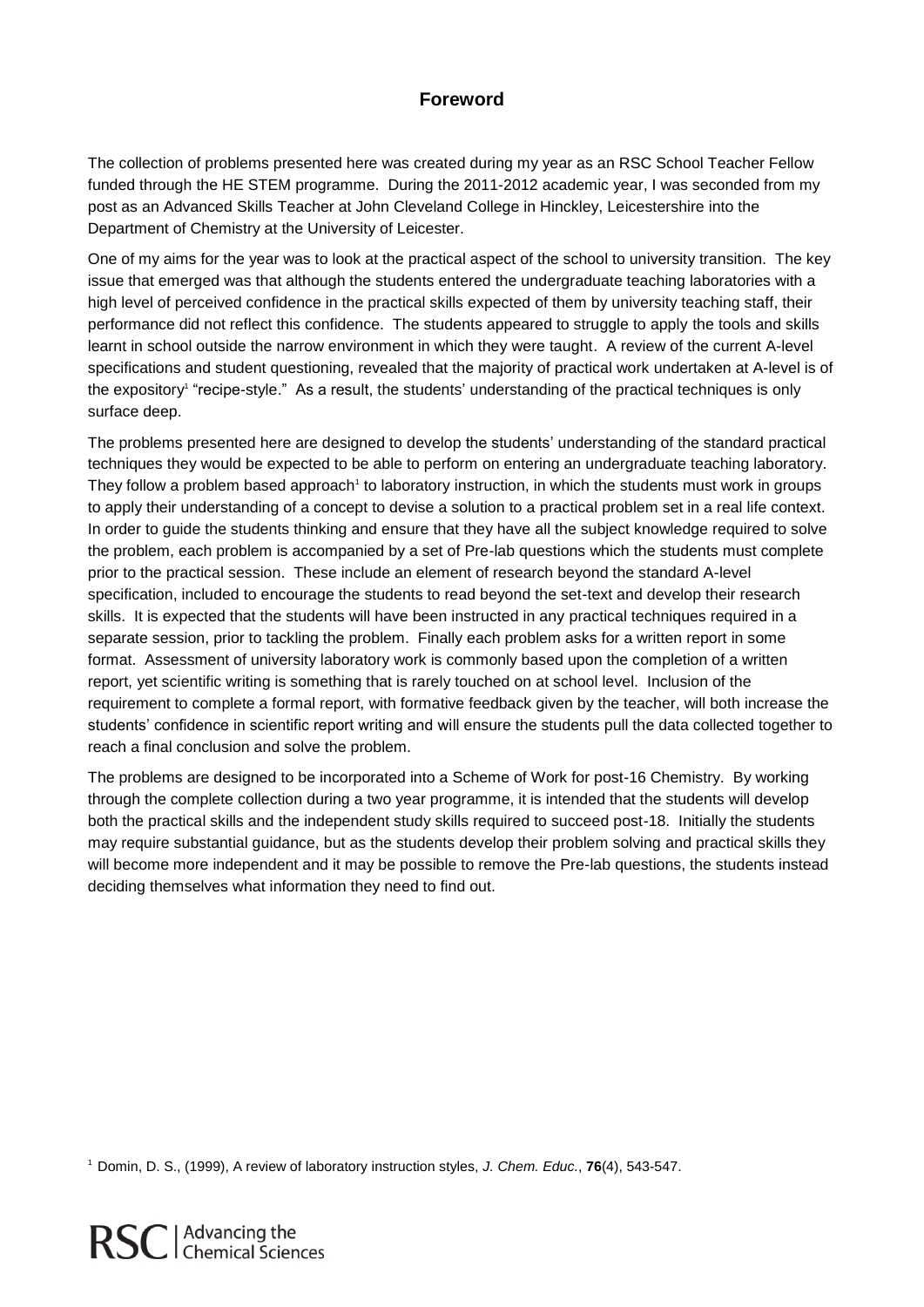### **Introduction**

The problems are designed to fit into two separate one hour lessons or one single two hour lesson with the students working in groups of three. The Pre-lab questions and report writing can be completed in additional class time or set for homework.



#### **Pre-lab questions**

These should be given to the students prior to the laboratory session in which they are to complete the problem.



#### **Hour 1 + Hour 2**

Students are arranged in groups and presented with the full problem and any addition materials (spectra, samples etc).

The students discuss the problem using the SET sheet to scaffold the discussions. They should use their answers to the **Pre-lab questions** to provide the scientific knowledge they need.

During this time the teacher moves between the groups bringing out the best from each group by;

- asking leading and open ended questions
- helping students to reflect on the experiences they are having
- challenging the students thinking
- raising issues that need to be considered
- stimulating, encouraging and creating and maintaining a safe atmosphere in which individuals are willing to share experiences and ideas without fear of being ridiculed

mmarise the problem hings we need to find out xisting knowledge

Once the teacher is satisfied that the students have a clear understanding of the practical work to be undertaken and he/she has fully risk assessed the situation, the students work in a group to solve the problem posed**.**

**NOTE** It is the responsibility of the teacher to carry out a full risk assessment for any practical work to be undertaken by the individual groups. For further guidance see **Health and Safety Guidance**.



#### **Final report**

Students work together as a group to present a final report, making sure that all the points raised in the initial problem are answered. This can be read by the teacher and formative feedback given, in preparation for the next Problem Based Practical Activity.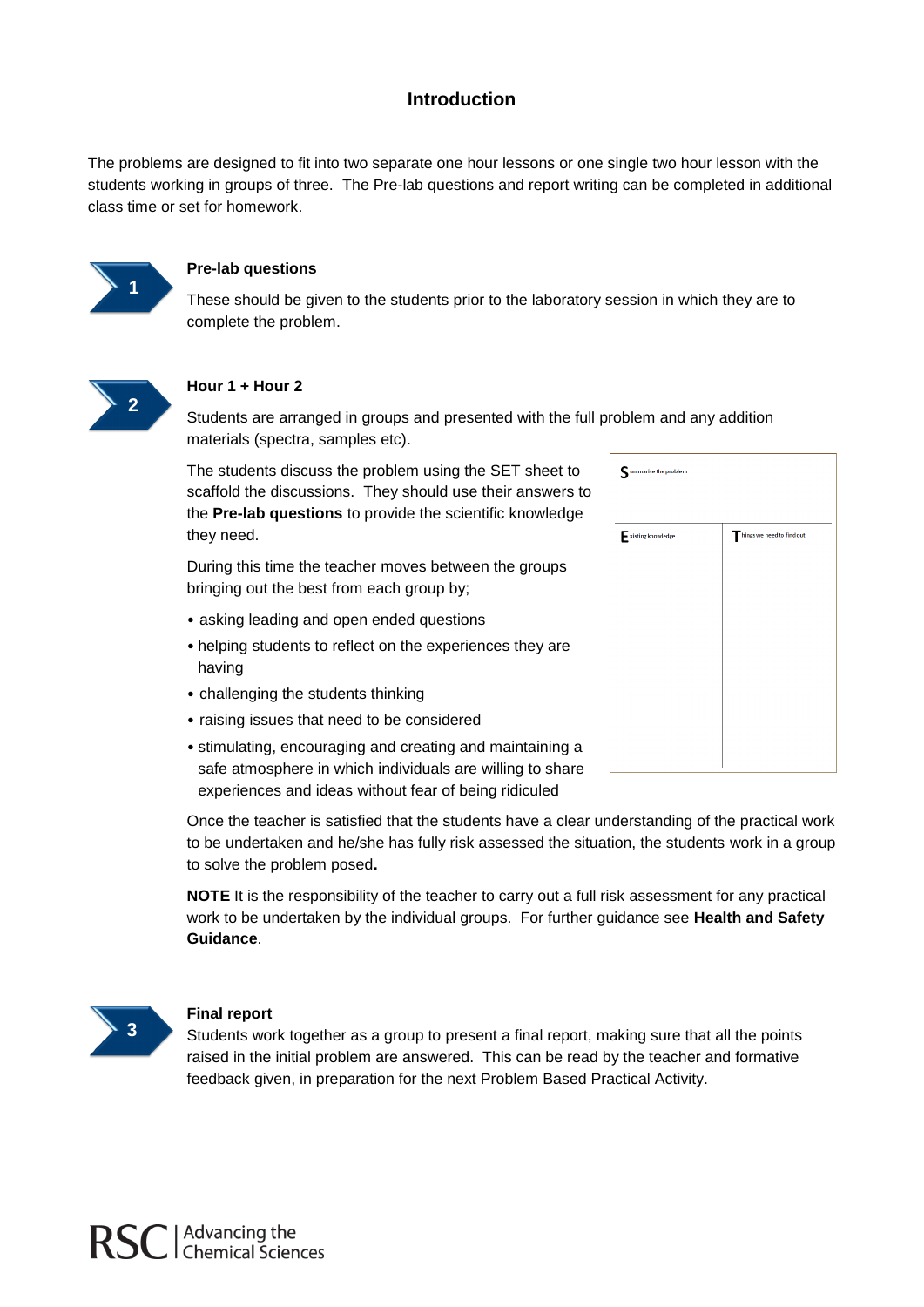



RSC | Advancing the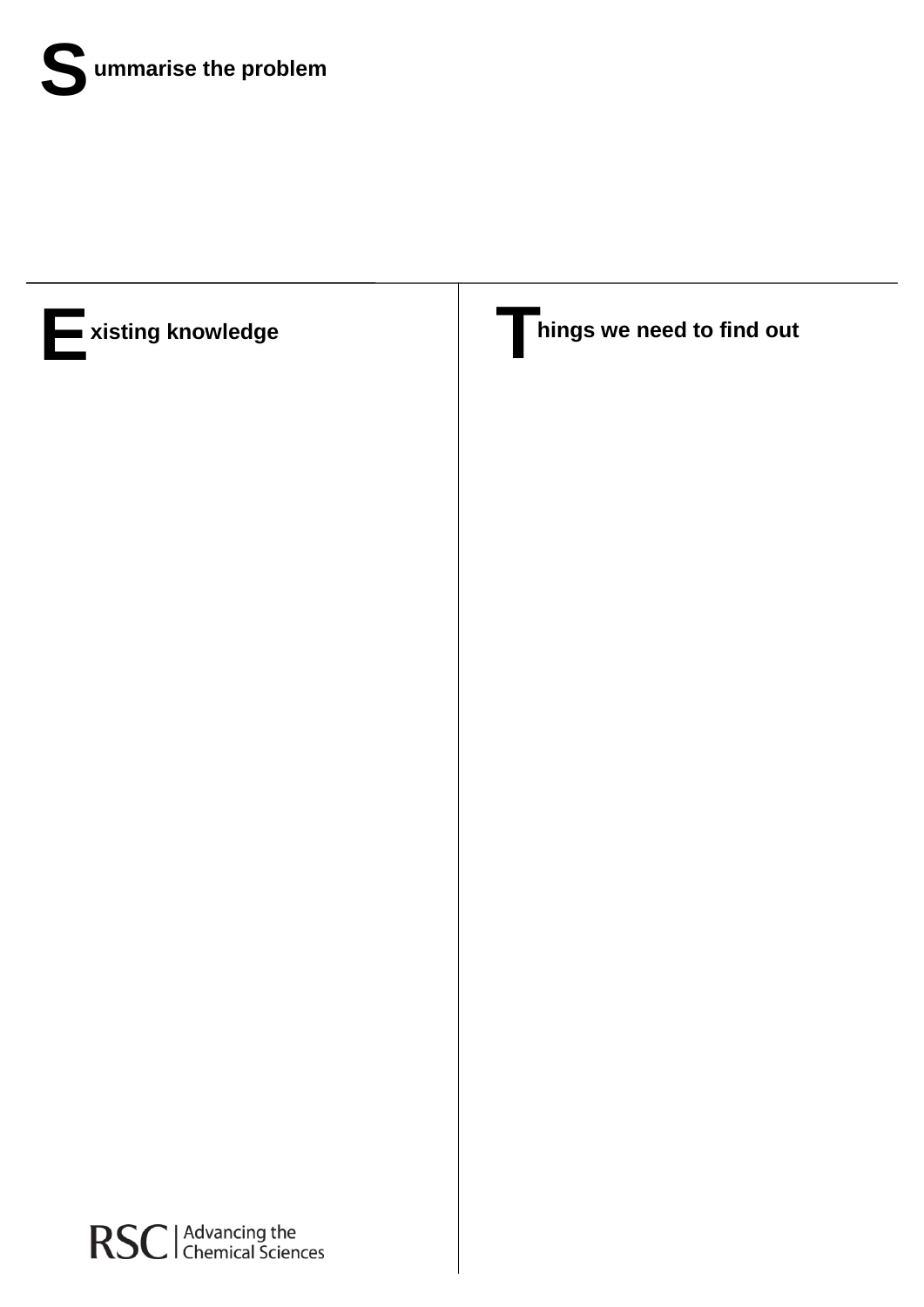## **Health and safety guidance**

Before carrying out any practical activity, teachers should always check that the practical activity being proposed is compatible with their employer's risk assessments and does not need modification for their particular circumstances. Teachers should be aware that legislation and guidance regarding chemical hazard classification is subject to constant change and that any risk assessment should be based on up-todate information.

As part of the reviewing process, the experiments on this webpage have been checked for health and safety. The RSC have made reasonable efforts to ensure that;

- all recognised hazards have been identified,
- suitable precautions are suggested,
- where possible, the procedures are in accordance with commonly adopted model (general) risk assessments,
- where (model) general risk assessments are not available, the RSC have done their best to judge the procedures to be satisfactory and of an equivalent standard.

One possible template for recording significant findings of a risk assessment procedure is provided on the next page. Since one of the aims of these activities is to provide students with the opportunity to develop higher level laboratory skills, this could be used by the students prior to them beginning any practical work. Note however that risk assessments developed by students must be checked by teachers **before** any hazards are met or practical work is permitted to start.

Teachers should provide students with instruction in new techniques and explain precautions as part of their health and safety education.

#### **Key to health and safety symbols**

The following symbols have been used throughout the Problem Based Practical Activities and are used to draw your attention to the health and safety precautions needed. Note that the text should be read to determine exactly the type of gloves, eye protection etc. that is needed for the proposed method for each different experiment.



*Eye protection*



*Gloves Fume cupboard*

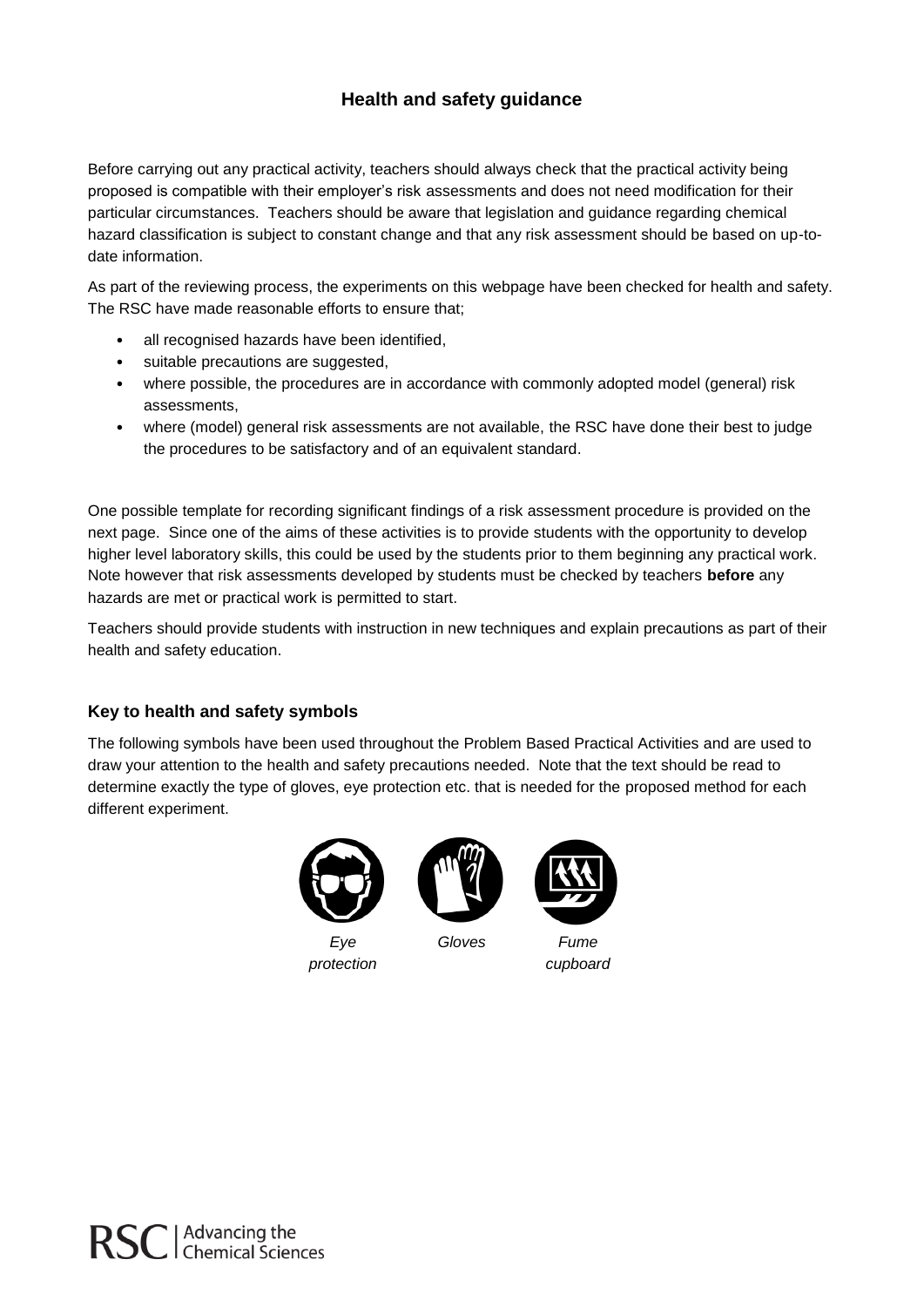### **Record of significant findings from risk assessment procedure**

Significant findings are best recorded on the 'point of use' text (e.g. by annotating the experiment instructions). However, the following template may be useful to help collate and record information and assist the decision-making process regarding the suitable control (or precautionary) measures to take.

| Hazardous chemical used or<br>made OR hazardous<br>procedure undertaken<br>(include state of chemical and<br>concentration if in solution) | Nature of the hazard and<br>associated risk | <b>Control or precautionary</b><br>measures and/or warnings to<br>be given (including any special<br>waste disposal requirements) | <b>Emergency procedures and/or</b><br>immediate remedial measures<br>required in case of spillage                                             | Reference used<br>/date                                   |
|--------------------------------------------------------------------------------------------------------------------------------------------|---------------------------------------------|-----------------------------------------------------------------------------------------------------------------------------------|-----------------------------------------------------------------------------------------------------------------------------------------------|-----------------------------------------------------------|
| e.g. sulfuric acid, 2M                                                                                                                     | Corrosive - causes severe<br>burns          | Wear splash-proof goggles                                                                                                         | If spilt on skin or in eyes - flood<br>affected area with water. If in eyes -<br>seek medical attention (continue<br>irrigation if required). | <b>CLEAPSS Hazcard</b><br>$2007$ $Edn$<br>$(2011$ update) |
|                                                                                                                                            |                                             |                                                                                                                                   |                                                                                                                                               |                                                           |
|                                                                                                                                            |                                             |                                                                                                                                   |                                                                                                                                               |                                                           |
|                                                                                                                                            |                                             |                                                                                                                                   |                                                                                                                                               |                                                           |
|                                                                                                                                            |                                             |                                                                                                                                   |                                                                                                                                               |                                                           |
|                                                                                                                                            |                                             |                                                                                                                                   |                                                                                                                                               |                                                           |
|                                                                                                                                            |                                             |                                                                                                                                   |                                                                                                                                               |                                                           |